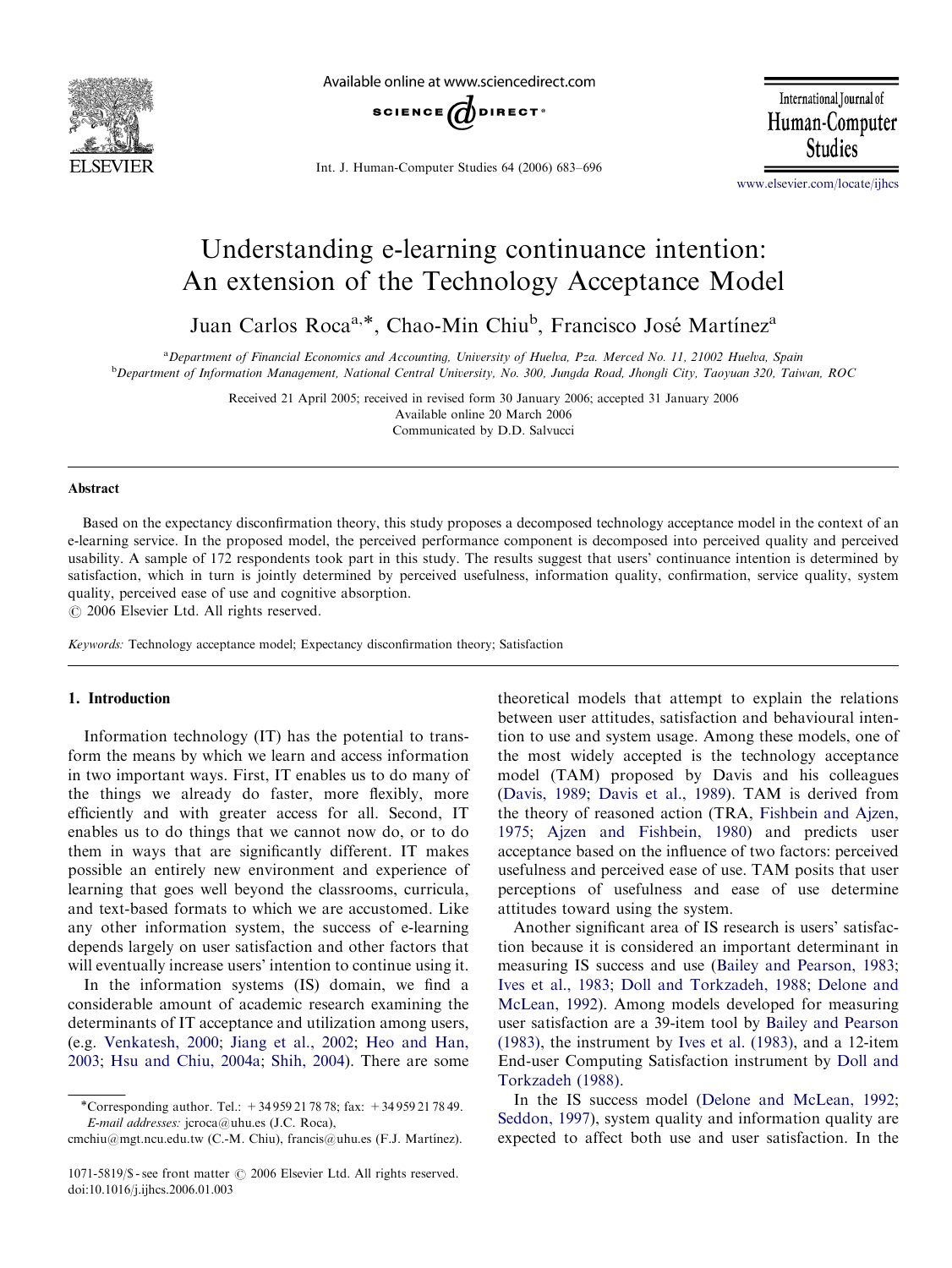meantime, use and user satisfaction become the antecedents of individual impacts and organizational impacts. [Seddon \(1997\)](#page--1-0) also included perceived usefulness as a determinant of user satisfaction. [Rai et al. \(2002\)](#page--1-0) extended the Seddon model in which perceived ease of use, perceived usefulness, and information quality are depicted as the antecedents of satisfaction. Some studies have re-examined the IS success model including service quality as another important antecedent to user satisfaction (e.g. [Kettinger](#page--1-0) [and Lee, 1994, 1997;](#page--1-0) [Pitt et al., 1995](#page--1-0); [Negash et al., 2003](#page--1-0); [Wang and Tang, 2003;](#page--1-0) [Landrum and Prybutok, 2004](#page--1-0)).

Recently, the expectancy disconfirmation theory (EDT, [Oliver, 1980\)](#page--1-0) has emerged as an important candidate for explaining the variables that motivate individuals to continue using an IT ([Bhattacherjee, 2001a, b;](#page--1-0) [Khalifa](#page--1-0) [and Liu, 2002a, b;](#page--1-0) [McKinney et al., 2002](#page--1-0); [Hayashi et al.,](#page--1-0) [2004;](#page--1-0) [Chiu et al., 2005;](#page--1-0) [Lin et al., 2005](#page--1-0)). The EDT model proposes the causal relationship among the consumer's perceived performance, perceived disconfirmation, satisfaction and repurchase intention.

We argue that in EDT, satisfaction is an important antecedent of repurchase intentions, and in TAM perceived usefulness, cognitive absorption, perceived ease of use, perceived behavioural control and subjective norm jointly determine usage intentions. Therefore, our research makes important contributions to the growing body of technology acceptance literature by examining the relationships between EDT and TAM variables in the same model. To better identify the factors contributing to the formation of the user's decision to continue using the e-learning system, this study extends TAM and EDT research by dividing perceived performance into two constructs, perceived quality and perceived usability. In this study, perceived quality is represented as information quality, service quality and system quality. Also, perceived usability is divided into perceived usefulness, cognitive absorption and perceived ease of use. In addition, confirmation, perceived behavioural control and subjective norm are included in our model.

## 2. Theoretical background

## 2.1. The technology acceptance model

[Davis \(1989\)](#page--1-0) first introduced the TAM as a theoretical extension of TRA. TRA is a well-known model in the social psychology domain, which suggests that a person's behaviour is determined by the individual's intention to perform the behaviour and that this intention is, in turn, a function of his/her attitude toward the behaviour and his/ her subjective norm. Attitudes toward the behaviour describe the positive or negative feelings toward a specific behaviour, and subjective norm assesses the social pressures on the individual to perform or not to perform a behaviour.

The theory of planned behaviour (TPB, [Ajzen](#page--1-0) [1988,1991](#page--1-0)) can be considered as an extension of the TRA. It posits that behavioural intention is jointly determined by attitude and subjective norm, similar to TRA, but with the addition of perceived behavioural control. Perceived behavioural control is the individual's ''perception of easy or difficult of performing the behaviour of interest'' [\(Ajzen, 1991, p. 183\)](#page--1-0).

TAM adapted from TRA proposes that two particular beliefs, perceived usefulness and perceived ease of use, are the primary drivers for technology acceptance. Perceived usefulness is defined as ''the degree to which a person believes that using a particular system would enhance his/ her job performance'', and perceived ease of use is defined as ''the degree to which a person believes that using a particular system would be free of physical and mental effort'' [\(Davis, 1989, p. 320](#page--1-0)). Further, perceived usefulness and perceived ease of use both affect a person's attitude toward using the system, and consistent with TRA, these attitudes toward using the system determine behavioural intentions, which in turn lead to actual system use. The causal relationships have been validated empirically in many studies of user acceptance ([Mathieson, 1991](#page--1-0); [Taylor](#page--1-0) [and Todd, 1995a](#page--1-0); [Venkatesh and Davis, 1996, 2000](#page--1-0); [Venkatesh, 2000](#page--1-0); [Moon and Kim, 2001](#page--1-0)).

TAM has been extended by the addition of other constructs such as computer self-efficacy ([Compeau and](#page--1-0) [Higgins, 1995](#page--1-0)), Internet self-efficacy [\(Igbaria and Iivari,](#page--1-0) [1995;](#page--1-0) [Eastin and LaRose, 2000;](#page--1-0) [Joo et al., 2000;](#page--1-0) [Hsu and](#page--1-0) [Chiu, 2004a\)](#page--1-0), subjective norm ([Taylor and Todd, 1995a](#page--1-0); [Venkatesh and Davis, 2000](#page--1-0); [Bhattacherjee, 2000](#page--1-0)) or playfulness ([Liu and Arnett, 2000;](#page--1-0) [Moon and Kim, 2001](#page--1-0); [Hsu and Chiu, 2004a\)](#page--1-0).

#### 2.2. User information satisfaction

In the IS domain, a number of instruments have been developed to measure user information satisfaction [\(Bailey](#page--1-0) [and Pearson, 1983;](#page--1-0) [Ives et al., 1983](#page--1-0)) or end-user computing satisfaction ([Doll and Torkzadeh, 1988](#page--1-0)). The instrument developed by [Bailey and Pearson \(1983\)](#page--1-0) is a questionnaire of 39 items concerned with top management involvement, personal relationship with the EDP staff, vendor support, information quality, volume of output or confidence in the security of data among many other factors. [Ives et al.](#page--1-0) [\(1983\)](#page--1-0) condensed in short-form the Bailey and Pearson instrument using a sample of production managers. This short form was later empirically validated by [Baroudi and](#page--1-0) [Orlikowski \(1988\)](#page--1-0). [Doll and Torkzadeh \(1988\)](#page--1-0) developed an end-user Computing Satisfaction instrument which included 12 items and five components: content, accuracy, format, timeliness and ease of use.

[DeLone and McLean \(1992\)](#page--1-0) proposed a taxonomy and an interactive model as frameworks for conceptualising and operationalising IS success. They included six main dimensions of IS success: system quality, information quality, use, user satisfaction, individual impacts and organisational impacts, but did not empirically test. In this model, system quality and information quality